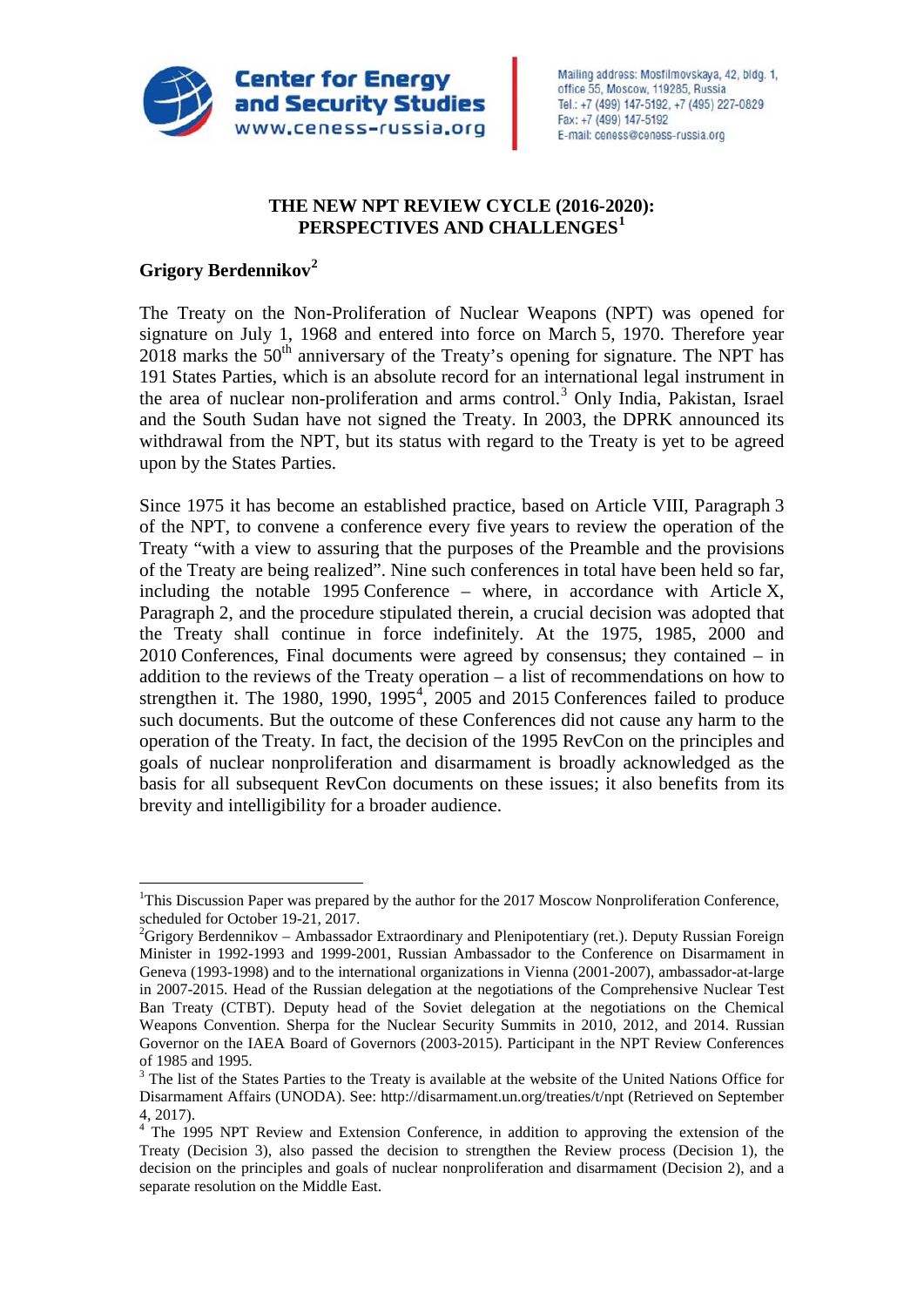The 2010 NPT Review Conference resulted in the adoption by general consent of a final document consisting of two parts. The first part provided an analysis of the implementation of all Treaty articles (that section was adopted with the provision that it reflected the Conference President's view). The second part incorporated the agreed conclusions and recommendations (the so-called Plan of Action) with 64 practical steps aimed at strengthening the Treaty based on a balance between its three pillars: nuclear disarmament, nuclear non-proliferation, and peaceful uses of nuclear energy.<sup>[5](#page-1-0)</sup> The second part included a section on the implementation of the resolution on the establishment of a Zone free of nuclear weapons and all other weapons of mass destruction, and their means of delivery (WMDFZ) in the Middle East, which was adopted by the 1995 NPT Review and Extension Conference, and called for a convocation of a Middle East WMDFZ Conference in 2012.

At the 2015 NPT Review Conference, the consensus for the adoption of the final document was blocked by the U.S., U.K. and Canadian delegations. They deemed it unacceptable not to include in the Middle East section a clause giving the three cosponsors of the 1995 Resolution the right to veto the WMDFZ Conference (such a clause would have allowed them to block the Conference, if necessary).<sup>[6](#page-1-1)</sup> But it cannot be ruled out that many of the draft 2015 RevCon Final Document provisions already agreed back at that time at the working level will be used by some delegations to enhance their position during the current NPT Review Cycle.

On May 2–12, 2017, The First Session of the Preparatory Committee (the First PrepCom) for the 2020 NPT Review Conference was held in Vienna, kicking off the new NPT Review Cycle.

In general, that event went off smoothly, mainly thanks to the efforts of the session's Chairman<sup>[7](#page-1-2)</sup>, who organized the work very competently and decided not to aim to produce a final document, focusing on delivering only his own summary instead. The important thing is that all the participants confirmed their commitment to the NPT and to the fulfillment of their obligations under the Treaty.

The discussion outlined a range of issues that are likely to be critical to the preparatory process for the 2020 RevCon and to the Conference itself.

This paper analyzes the prospects for the current NPT Review Cycle and looks at the potential challenges the 2020 RevCon may have to face.

# **I. Nonproliferation**

### *1. The nuclear issue on the Korean Peninsula*

Unless the situation on the Korean Peninsula degenerates into a full-blown armed conflict, the issue is unlikely to become a stumbling block for the 2020 RevCon.

<span id="page-1-0"></span><sup>&</sup>lt;sup>5</sup> The text of the Final Document of the 2010 NPT Review Conference is available on the UNODA website at: http://www.un.org/en/conf/npt/2010/ (Retrieved on September 4, 2017).

<span id="page-1-1"></span> $\overline{6}$  The co-sponsors of the 1995 resolution are the UK, Russia, and the United States.

<span id="page-1-2"></span>Ambassador Henk Cor Van der Kwast*,* Chairman of the First Session of the Preparatory Committee of the 2020 NPT Review Conference, a Dutch diplomat who was Permanent Representative of the Netherlands to the Conference on Disarmament in Geneva and Disarmament Ambassador at large at the time.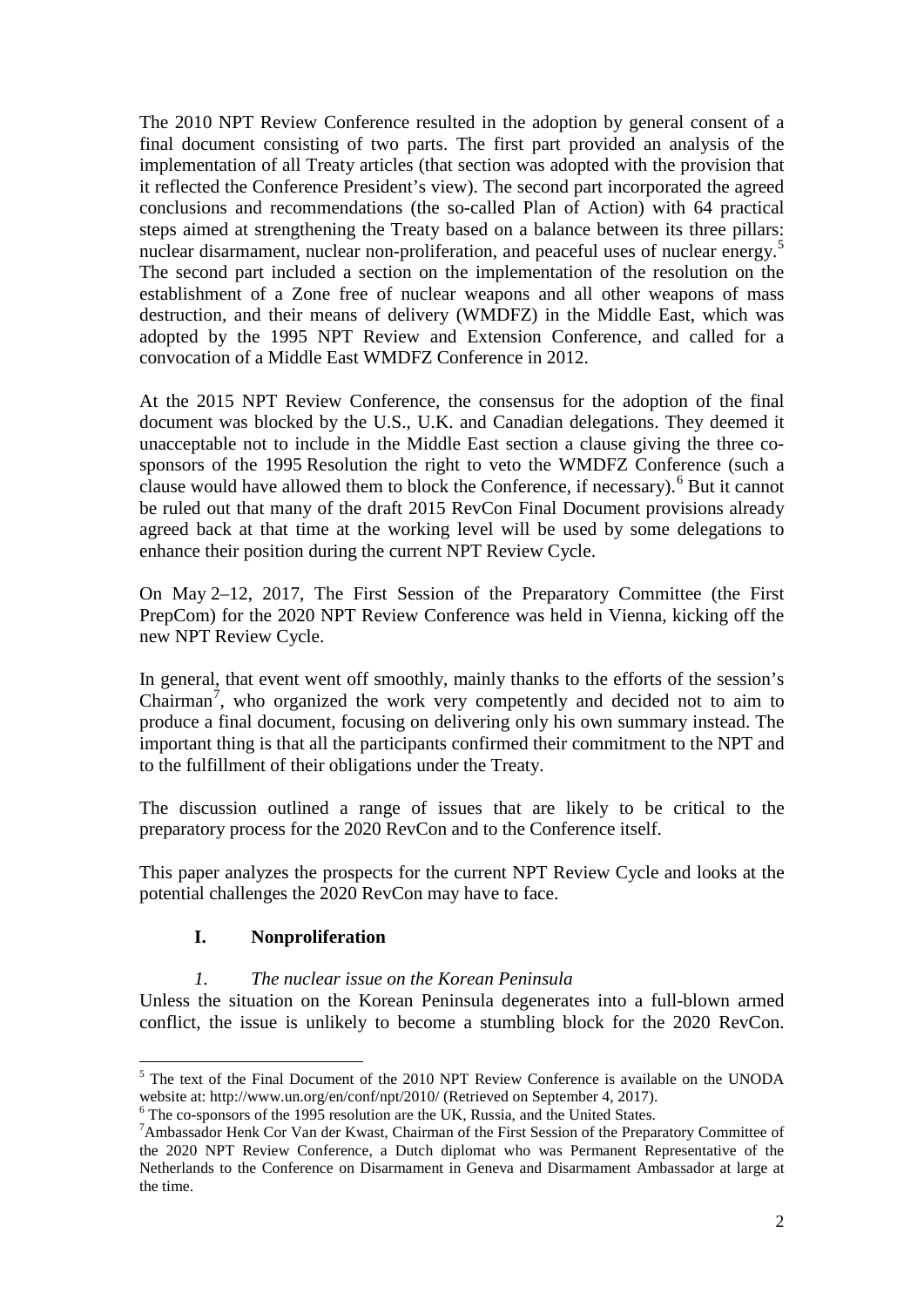Diplomatic efforts are now urgently required to curb rising tensions on the Korean Peninsula on the basis of acknowledging that any military solution would be unacceptable. The factors contributing to the tensions on the Peninsula include not only the DPRK missile and nuclear programs, but also the growing military activity of certain regional and especially non-regional powers in Northeast Asia. It is obvious that Pyongyang will not relinquish its nuclear weapons as long as it perceives a direct threat to its own security. That is why the "double freeze" proposal by China and Russia deserves a serious consideration.[8](#page-2-0)

Taking into account that the DPRK does not participate in the NPT Review process, it is possible to draft a provision on the Korean Peninsula at the 2020 RevCon based, for example, on consensus documents adopted earlier at the UN or the IAEA. The only question is whether the situation in 2020 will actually allow the main powers to work towards drafting a document that would be acceptable to all parties.

#### *2. The Iranian nuclear program*

The Joint Comprehensive Plan of Action (JCPOA) on resolving the situation with the Iranian nuclear program is widely recognized as an important practical achievement that contributes to strengthening the NPT. Now that the measures stipulated by JCPOA continue to be implemented in Iran under IAEA supervision and the Agency confirms the overall fulfillment by Iran of its obligations, the greater concern from the NPT point of view is the ongoing (and protracted) U.S. review of its policy on Iran and on the JCPOA itself. There is a lot of uncertainty as to the eventual results of that review. A positive development in this context is the fact that many delegations reaffirmed the importance of the Plan at the First PrepCom in May 2017 and tried to send a consolidated signal on the need for all parties to uphold and respect that agreement.

To strengthen the NPT and the nuclear non-proliferation regime that is based on and emanates from the Treaty, it would be important to keep the JCPOA for a long term as an example of successful diplomacy that has proven the possibility of resolving complex problems through negotiations on the basis of the NPT.

Taking into account the JCPOA and the consensus decisions made at the UN and the IAEA Board of Governors, it is also entirely possible to draft a provision on the Iranian nuclear program at the 2020 RevCon that would be acceptable to all, including the Iranian delegation. However, a lot will depend on whether the agreement on the Iranian nuclear issue still remains in force by 2020 given the U.S. statements on the need to revise the agreement and the Iranian threats to withdraw from it because of the toughening of the U.S. sanctions policy against that country.<sup>[9](#page-2-1)</sup>

<span id="page-2-0"></span><sup>&</sup>lt;sup>8</sup> The text of the July 4, 2017 Joint Statement by the Foreign Ministry of the Russian Federation and the Foreign Ministry of the People's Republic of China on problems facing the Korean peninsula is available at the Russian Foreign Ministry website at: http://www.mid.ru/ru/maps/kp/- /asset\_publisher/VJy7Ig5QaAII/content/id/2807662?p\_p\_id=101\_INSTANCE\_VJy7Ig5QaAII&\_101\_ INSTANCE\_VJy7Ig5QaAII\_languageId=en\_GB(Retrieved on September 4, 2017).<br><sup>9</sup> See, for example: 'Iran could quit nuclear deal in 'hours' if new U.S. sanctions imposed: Rouhani.

<span id="page-2-1"></span>Reuters. 2017, August 15. https://in.reuters.com/article/iran-nuclear-rouhani/iran-could-quit-nucleardeal-in-hours-if-new-u-s-sanctions-imposed-rouhani-idINKCN1AV0LU (Retrieved on September 4, 2017).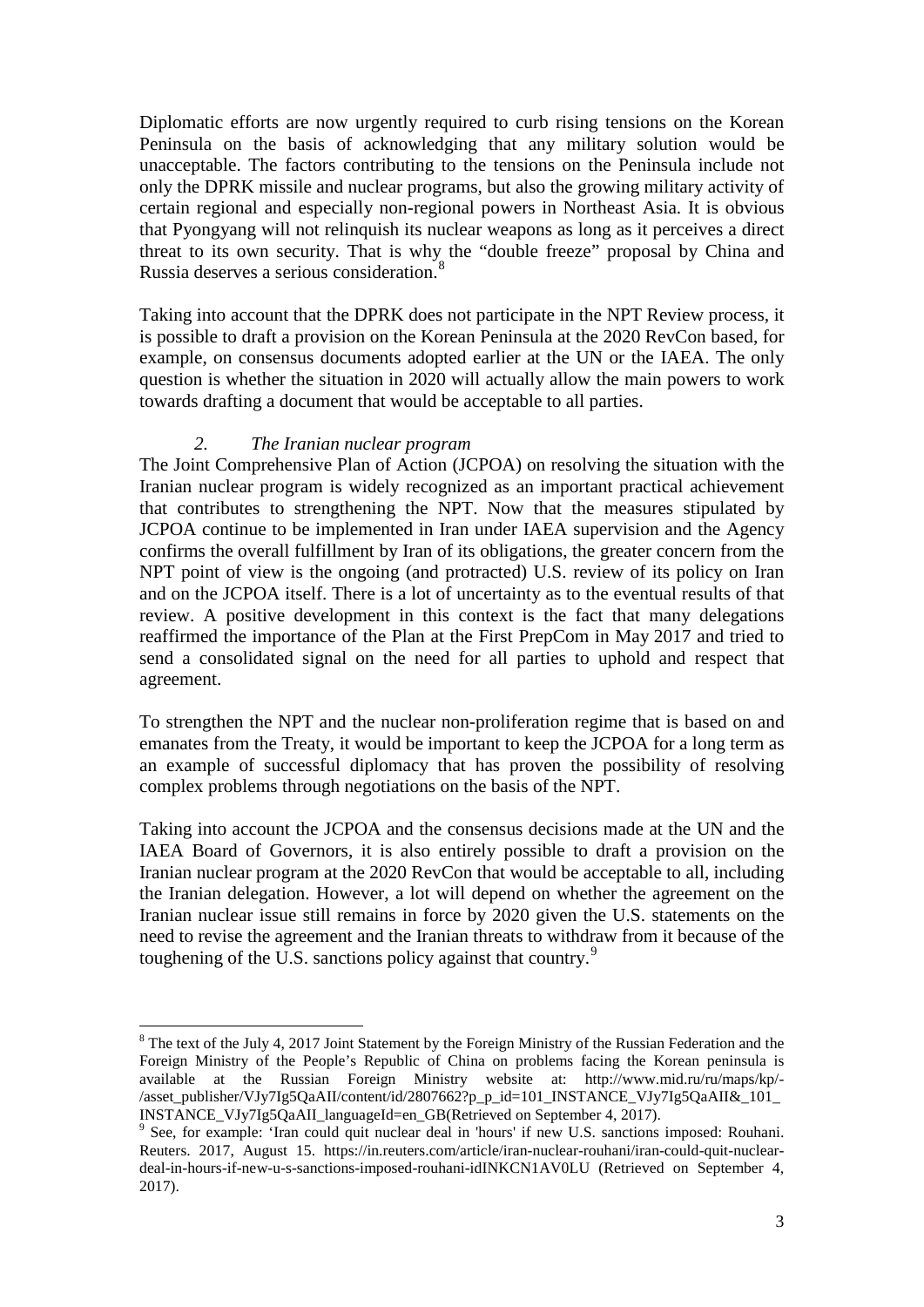## *3. Middle East WMD-free zone*

This problem is one of the central on the Review process agenda and, as was the case at the 2015 RevCon, may have a decisive impact on the outcome of the next Review Conference. The discussion at the First PrepCom has demonstrated that in general, the situation with convening the Conference on the establishment of a WMD-free zone in the Middle East is on a stand still. Unless some tangible progress is made, this problem will escalate and continue to poison the entire NPT debate.

Preparations for the Middle East WMDFZ Conference, including agreeing all organizational modalities and substantive aspects, should begin as soon as possible. A special effort should be made to reach an agreement on such organizational modalities of the Conference as the draft agenda and rules of procedure and on a final document that would identify further steps towards establishing the WMDFZ.

To help align the positions of the parties involved, Russia has proposed, *inter alia*, the following approaches at the First PrepCom:

- The participants should agree to dedicate one session of the Conference to discussing several specific aspects of regional security. The list of those aspects should be agreed upon in advance by the regional states. It is also important to integrate regional security issues with the broader context of the Middle East WMDFZ;
- Since appointing a new facilitator seems problematic, the UN Secretariat could serve as a "collective facilitator".
- We should work to make sure that the WMDFZ Conference takes place before the 2020 NPT Review Conference, preferably no later than two years from now.[10](#page-3-0) Preparations should therefore begin as soon as possible.
- Preparations for the Conference should be conducted in the form of preparatory meetings, which should preferably be attended by all States of the region without exception. These meetings should be held on a regular basis, and as frequently as required. The first such meeting could be held in the very near future. Possible venues are Geneva and/or Glion, which hosted similar meetings during the previous NPT Review cycle. One or two preparatory meetings could also be held in Moscow, should the regional states be interested.
- All substantive decisions taken as part of the preparatory process and at the Conference itself should be consensus-based; any progress or alignment of positions should be recorded.

It remains to be seen whether a constructive discussion on convening the Middle East WMDFZ Conference can be launched with the help of these proposals. Unfortunately, a repeat of the 2015 RevCon situation in 2020 cannot be ruled out.

### *4. Other nuclear-weapon-free zones*

Establishing nuclear-weapon-free zones (NWFZs) is an important instrument of enhancing regional and international security and strengthening the nuclear nonproliferation regime. Apart from the bans set forth in Article II of the NPT, such zones also impose on its participants another obligation not to permit stationing in

<span id="page-3-0"></span> $10$  By mid-2019.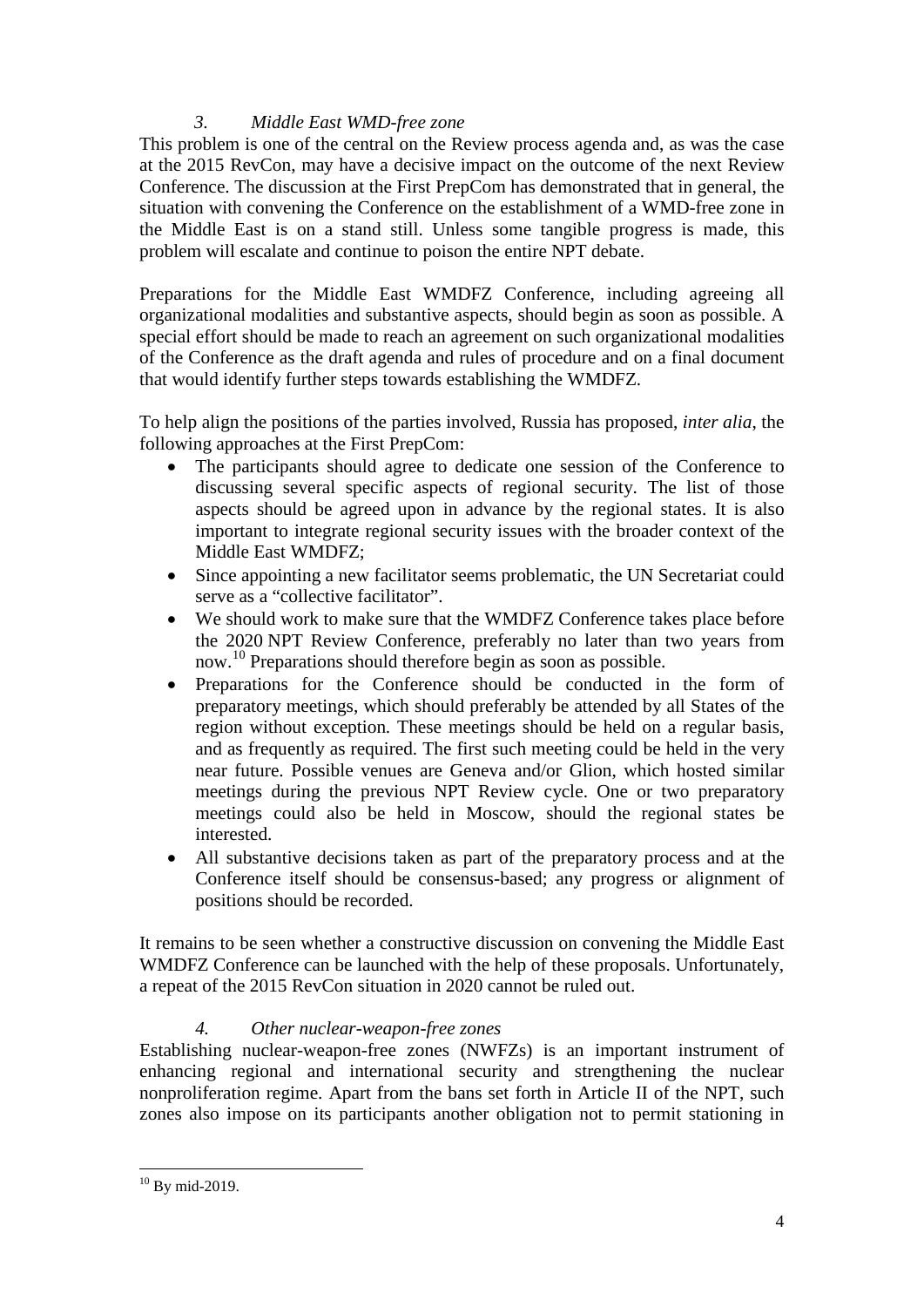their own territory of any nuclear weapons controlled by one of the nuclear-weapon states. This obligation clearly stems from Article VII of the NPT.

The geographical expansion of such zones is also important for addressing the issue of legally binding negative security assurances for non-nuclear-weapon states.

Issues related to NWFZs other than the one in the Middle East are not expected to pose major problems for the 2020 RevCon.

#### *5. The IAEA safeguards system*

The reform of the IAEA NPT-based safeguards system within the Agency and the relevant discussion during the First PrepCom demonstrate that the majority of the NPT States Parties are aware of the need to ensure strict monitoring of compliance by States with their non-proliferation obligations, which requires an effective IAEA safeguards system. However, there is still no consensus regarding the best way of doing it. Whereas a number of States continue to advocate the adoption of the statelevel concept of safeguards application, others fear that it may undermine support for the safeguards by compromising their impartiality and opening up the possibility of them being misused for political purposes that have little to do with the interests of strengthening the nuclear nonproliferation regime.

At the same time, the IAEA General Conference has already developed a considerable body of consensus material that can be used for the purposes of reaching an agreement at the 2020 RevCon without undermining positions of various parties.

Moreover, it would be important to reach a consensus at the 2020 RevCon on the need for the universalization of the Additional Protocol to the Safeguards Agreements, which – alongside the Agreements themselves – should become a globally recognized standard for verifying the states' compliance with their non-proliferation obligations. While recognizing that signing the Additional Protocol with the Agency remains a strictly voluntary decision to be made by the NPT States Parties, the 2020 RevCon could urge the countries that have not yet done so to conclude the Additional Protocol to the Comprehensive Safeguards Agreement with the IAEA as soon as possible.<sup>[11](#page-4-0)</sup>

#### *6. Export control regimes*

In the context of the implementation of Article III of the NPT, an important role is played by the international export control regimes, namely the Zangger Committee (ZC) and the Nuclear Suppliers Group (NSG). These regimes have proven in practice that it is feasible to effectively counter nuclear proliferation risks on a nondiscriminatory basis and without prejudice to the international cooperation on peaceful uses of nuclear energy. The relevance of the NSG and its objectives is also confirmed by the interest of a number of states in joining that export control regime. Participation in the NSG of all major suppliers of nuclear and dual-use products that are controlled by the Group would contribute to strengthening the nuclear export control regime, provided that the states in question pledge to comply with the NSG Guidelines and to promote the nuclear weapons non-proliferation cause.

<span id="page-4-0"></span> $11$  As of May 18, 2017, 146 countries had signed the Additional Protocol, of which 129 had entered it into force. See: https://www.iaea.org/topics/additional-protocol/status (Retrieved on September 4, 2017).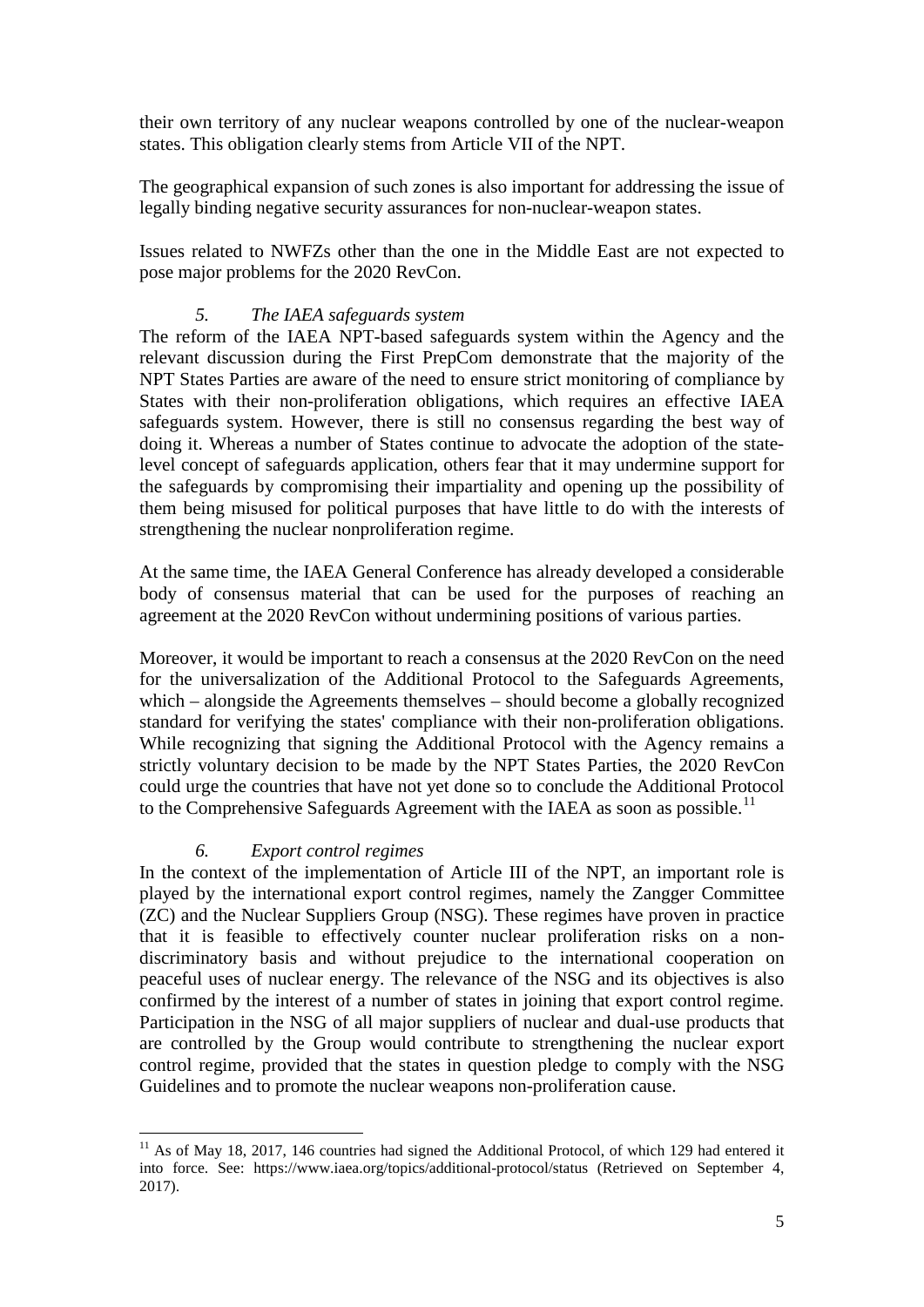However, in all appearances, it would seem to be premature to set up a goal of reaching a consensus on that issue at the 2020 RevCon due to a considerable variation of approaches preferred by the NPT States Parties regarding the issue of possible participation in the NSG of countries that are not Parties to the Treaty. For the purposes of the Final document of the 2020 RevCon the parties could use – perhaps after some modification – the relevant clauses of the Final document that wasn't adopted by the 2015 Conference, e.g. *Action 35*.

## **II. Peaceful Uses of Nuclear Energy**

Access to the benefits of peaceful uses of nuclear energy and non-energy applications of nuclear technology is an inalienable right of all the States Parties to the NPT, as stipulated in Article IV, i.e. without discrimination and in conformity with Articles I and II of that Treaty.

In the framework of the RevCon discussion on peaceful uses, apart from the information presented by the main holders of nuclear technologies on their relevant efforts, including international cooperation, attention is usually focused on such areas of concern as:

- the role and place of nuclear energy in the energy balance and its impact on the environment;
- new nuclear energy technologies, including closed nuclear fuel cycle technologies and the work of the IAEA International Project on Innovative Nuclear Reactors and Fuel Cycles (INPRO);
- nuclear safety and nuclear security;
- creating the nuclear infrastructure and the legal framework required for peaceful uses;
- spent nuclear fuel management, including cooperative approaches, and safe disposal of radioactive waste;
- assured supply of LEU for nuclear fuel;
- liability for nuclear damage;
- non-energy applications of nuclear technology in medicine (including cancer treatment), agriculture, industry, etc.

In the framework of the review process, the NPT States Parties have an opportunity to discuss and come up with a unifying agenda based on the continued high interest in the introduction and development of energy and non-energy peaceful uses. $^{12}$  $^{12}$  $^{12}$ 

### **III. Disarmament Issues**

These issues are addressed in paragraphs 8, 9, 10 and 11 of the Preamble and in Article VI of the NPT.

<span id="page-5-0"></span> $12$  As of September 1, 2017, there were 448 nuclear power reactors in operation in 30 countries, with another 57 under construction. See the IAEA website: https://www.iaea.org/pris/ (Retrieved on September 4, 2017). According to the World Nuclear Association, more than 45 states are seriously considering the possibility of launching a nuclear energy program. http://www.worldnuclear.org/information-library/country-profiles/others/emerging-nuclear-energy-countries.aspx (Retrieved on September 4, 2017).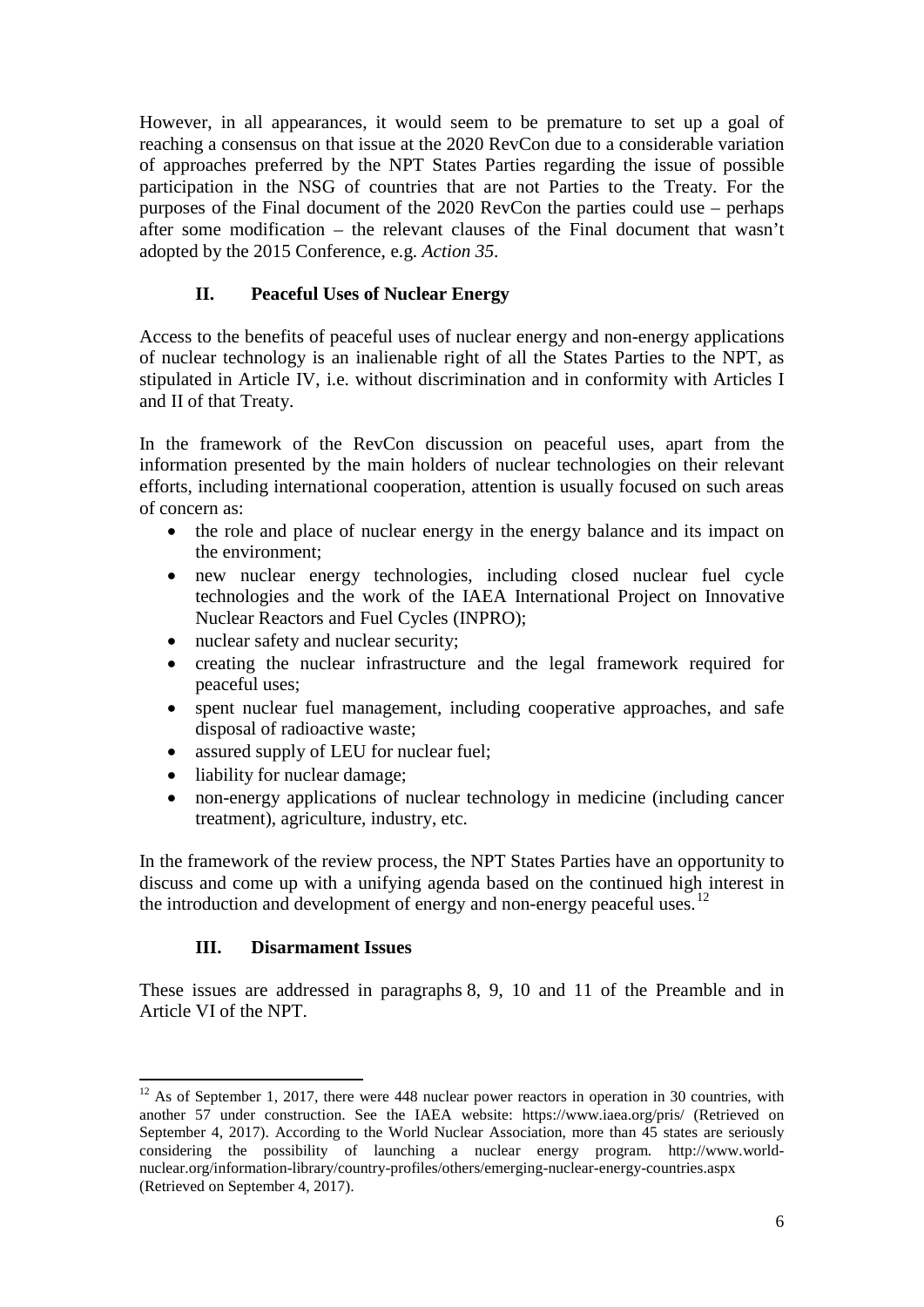In the Preamble of the Treaty, the States Parties declare "their intention to achieve at the earliest possible date the cessation of the nuclear arms race and to undertake effective measures in the direction of nuclear disarmament" (para. 8), urge the cooperation of all States in the attainment of that objective (para. 9), and recall the determination expressed by the Parties to the 1963 Partial Test Ban Treaty "to seek to achieve the discontinuance of all test explosions of nuclear weapons for all time and to continue negotiations to this end" (para. 10). In addition, para. 11 declares their desire to further the easing of international tensions and build trust in order to "facilitate the cessation of the manufacture of nuclear weapons, the liquidation of all their existing stockpiles, and the elimination from national arsenals of nuclear weapons and the means of their delivery pursuant to a Treaty on general and complete disarmament".

Article VI contains the commitment of each of the Parties to the NPT (including the non-nuclear-weapon states) "to pursue negotiations in good faith on effective measures relating to cessation of the nuclear arms race at an early date and to nuclear disarmament, and on a treaty on general and complete disarmament under strict and effective international control".

Therefore, the cessation of the nuclear arms race is mentioned in the Treaty as a measure of the highest priority. In fact, the Treaty even outlines a time parameter – albeit not a concrete one – for the adoption of that measure: "at the earliest possible date" in the Preamble, and "at an early date" in Article VI. It is not specified which measures are meant by "the cessation of the nuclear arms race" – but as such cessation should, under the spirit of the Treaty, come prior both to *nuclear disarmament* and to *general and complete disarmament*, one can assume that the aim mentioned in para. 10 of the Preamble to discontinue all test explosions of nuclear weapons is viewed in the Treaty as a component of "measures relating to cessation of the nuclear arms race at an early date".

### *1. Comprehensive Nuclear-Test-Ban Treaty (CTBT)*

The measure of the highest priority mentioned in the Non-Proliferation Treaty – "to achieve the discontinuance of all test explosions of nuclear weapons for all time"– became a reality more than 20 years ago: on September 24, 1996, the CTBT was opened for signature. It was described by U.S. President Bill Clinton, who signed it , as "the biggest prize in arms control". An effective moratorium on nuclear testing had been established by the NPT nuclear-weapon states even before the signing of the CTBT, and it remains in effect to this day. Nuclear tests have been conducted since the introduction of that moratorium only by India, Pakistan, and DPRK.

The CTBT has already been signed by 183 States, and ratified by 166.<sup>[13](#page-6-0)</sup> The importance of the early entry into force of the CTBT was reaffirmed on numerous occasions at various international fora. In 2016, to mark the  $20<sup>th</sup>$  anniversary since the opening of the CTBT for signature, the UN Security Council adopted Resolution 2310, and the P5 issued a separate statement in support of the Treaty. In the statement of April 11, 2016 Russian President Vladimir Putin stressed the need to work towards the Treaty's early entry into force. However, despite international efforts, that goal is

<span id="page-6-0"></span><sup>&</sup>lt;sup>13</sup> See CTBTO Preparatory Commission website: https://www.ctbto.org/the-treaty/status-of-signatureand-ratification/ (Retrieved on September 4, 2017).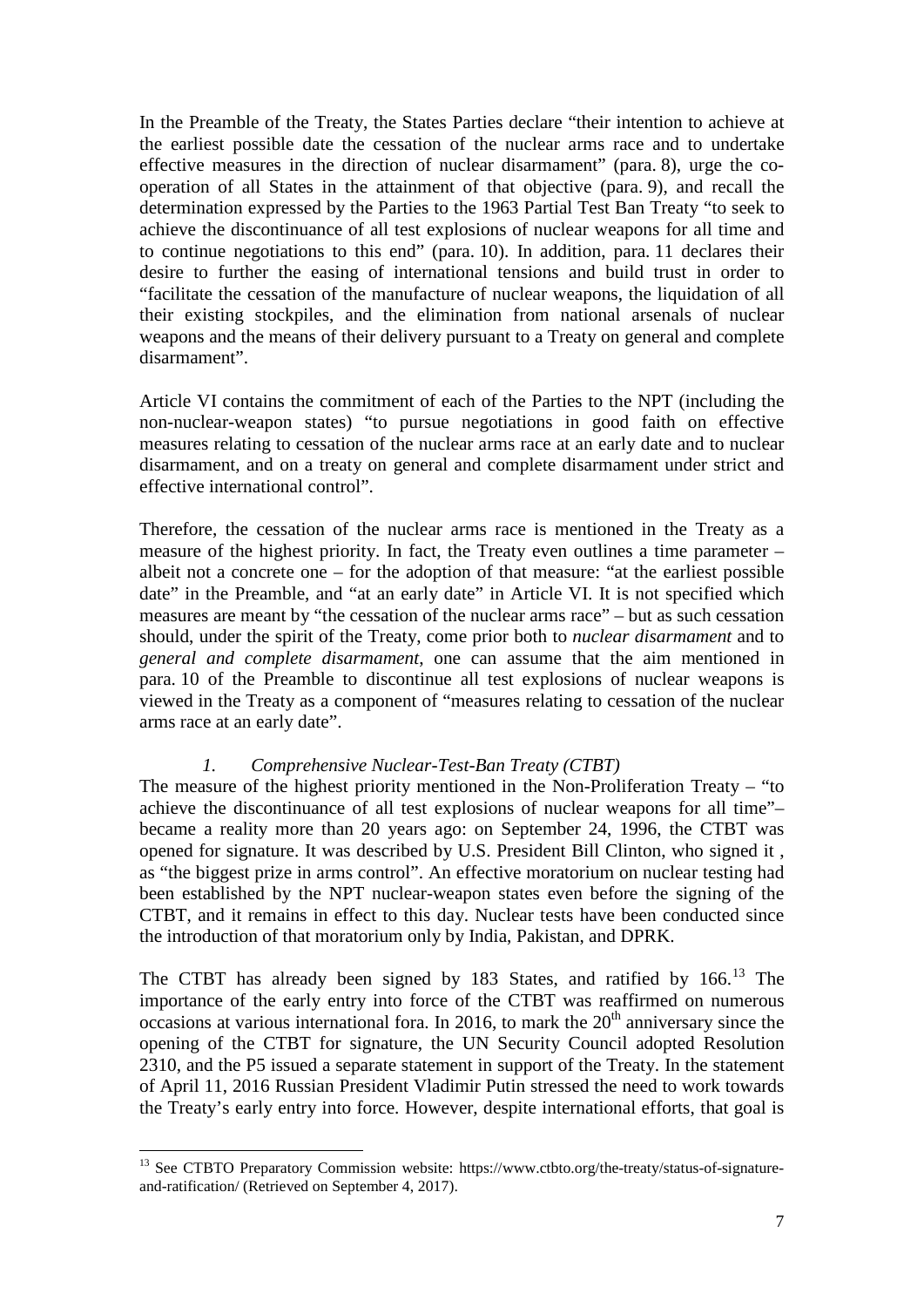yet to be achieved. The lack of progress in the position of the eight states whose ratification is required for the CTBT entry into force is a matter of legitimate concern. Resolution 2310 calls upon these eight countries – including the United States, which in this context plays a special role – to become Parties to the CTBT as soon as possible, thus finally enabling the Treaty to enter into force. That would be a major step toward fulfilling their obligations under Article VI of the NPT and strengthening the Treaty itself.

The provisions of UNSC Resolution 2310 could serve as a basis for a compromise on that issue at the 2020 RevCon.

*2. Negotiations on the cessation of the nuclear arms race, nuclear disarmament, and a treaty on general and complete disarmament.* 

Few would claim that following the introduction of a moratorium on nuclear testing, the signing of the CTBT, and significant reductions of the U.S. and Russian nuclear arsenals, the cessation of the arms race mentioned in Article VI of the NPT has not been achieved. As for the negotiations on nuclear disarmament, they have been held on numerous occasions, and have resulted in a whole set of effective measures agreed on a bilateral basis between the United States and Russia. As a result, over the past thirty years of their implementation at least 80 per cent of the path towards a world free of nuclear weapons has been covered.

The agreements reached between the nuclear-weapon states on de-targeting their weapons, which now have "zero" target assignments, have been an important step towards building confidence and "de-alerting" of nuclear forces.

Apart from the steps to reduce and limit strategic offensive arms taken as part of bilateral agreements with the United States, the USSR and, later on, the Russian Federation have also adopted a number of other important unilateral measures. In particular, they have reduced their tactical nuclear weapon arsenals to a quarter of their former size. Besides, all the tactical nuclear weapons in Russia have been moved into the undeployed category. They are located exclusively within the Russian national territory, and are held at centralized storage bases with a high-level security regime in place. This is an extremely important measure for "de-alerting" of nuclear forces and preventing accidental or unauthorized use of nuclear weapons.

It may be possible to come up with a universally acceptable provision at the 2020 RevCon based on the approaches developed at the 2010 Conference – i.e. mentioning the phased nature of nuclear arms reductions to maintain global strategic stability, and equal security for all. It may also prove feasible to draw up an agreed clause in support of extending the New START Treaty between Russia and the United States. But any proposals on further reductions are unlikely to succeed in view of the divergence of views on the strategic missile defense and on the role of other nuclear powers (especially those allied to Washington) in further nuclear arms reductions and limitations.

Moving on to the subject of sub-strategic nuclear weapons, it may still be possible to draft a clause in support of keeping the existing INF treaty between Russia and the United States in effect for an indefinite term. On tactical nuclear weapons, such an opportunity may yet arise, should the recent German statements on the desirability of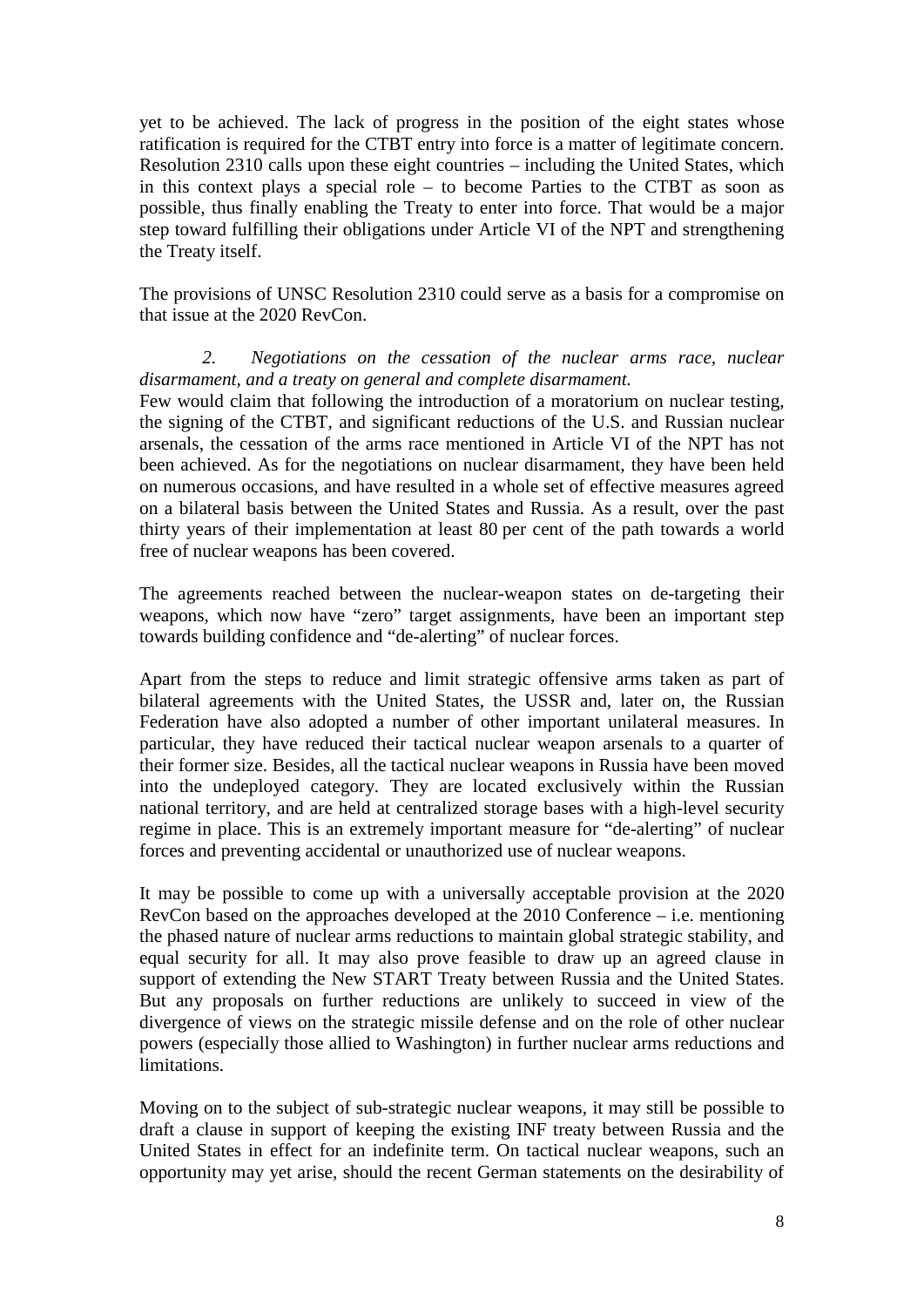pulling U.S. tactical nuclear weapons out of Germany lead to any further developments.

On security and confidence-building measures, it would be useful to finally acknowledge the important role of the existing agreements on de-targeting nuclear weapons.

Regarding the issue of a treaty on general and complete disarmament under strict and effective international control, as mentioned in Preamble Paragraph 11 and Article VI of the NPT, it has to be kept in mind that following the suspension of efforts to develop a comprehensive program of disarmament led by Amb. Alfonso García Robles  $(Mexico)^{14}$ in the 1980s, there has been no activity on the issue notwithstanding the fact that the NPT puts the ultimate resolution of the nuclear disarmament issue within the framework of such a treaty.

#### *3. Nuclear weapons ban treaty*

The term "prohibition of nuclear weapons" is absent from the NPT. The measures leading towards the nuclear disarmament are presented in it as a phased process. It also mentions ending the production of nuclear weapons, destroying all its stockpiles, and eliminating nuclear weapons and delivery means from the national arsenals as components of a treaty on a general and complete disarmament under strict and effective international control.

The draft of the Treaty on the Prohibition of Nuclear Weapons (TPNW) approved by the UN General Assembly on July 7, 2017, was developed by representatives of states that do not possess nuclear weapons during two short sessions in New York on March 27–31 and June 15 – July 7, 2017. It represents a certain revision of the nuclear disarmament process vision contained in the NPT. Clearly, a treaty on general and complete disarmament would be a far more comprehensive measure than the TPNW ; it would stipulate the elimination of not only nuclear but also other weapons, including conventional, taking into account the existing imbalances and concerns on both the global and regional levels.

The TPNW is a new element for the NPT review process, especially in view of the Article 12 commitment by the TPNW States Parties to "encourage States not party to this Treaty to sign, ratify, accept, approve or accede to the Treaty, with the goal of universal adherence of all States to the Treaty". It is therefore safe to assume that the states that have already signed the TPNW will try to get such provisions reflected in the 2020 RevCon Final Document. Mindful of the results of the vote on the TPNW draft at the UN General Assembly on July 7, such attempts could make it very difficult to achieve a consensus.

One could imagine that a compromise may be achieved by making a purely factual mention of the signing of the TPNW by some of the NPT States Parties, and of that Treaty's status as of the time of the 2020 RevCon. Any opinions on the merits of such Treaty (or lack thereof), or any calls for other parties to sign it are unlikely to become part of a document acceptable to all.

<span id="page-8-0"></span><sup>&</sup>lt;sup>14</sup> Nobel Peace Prize winner.